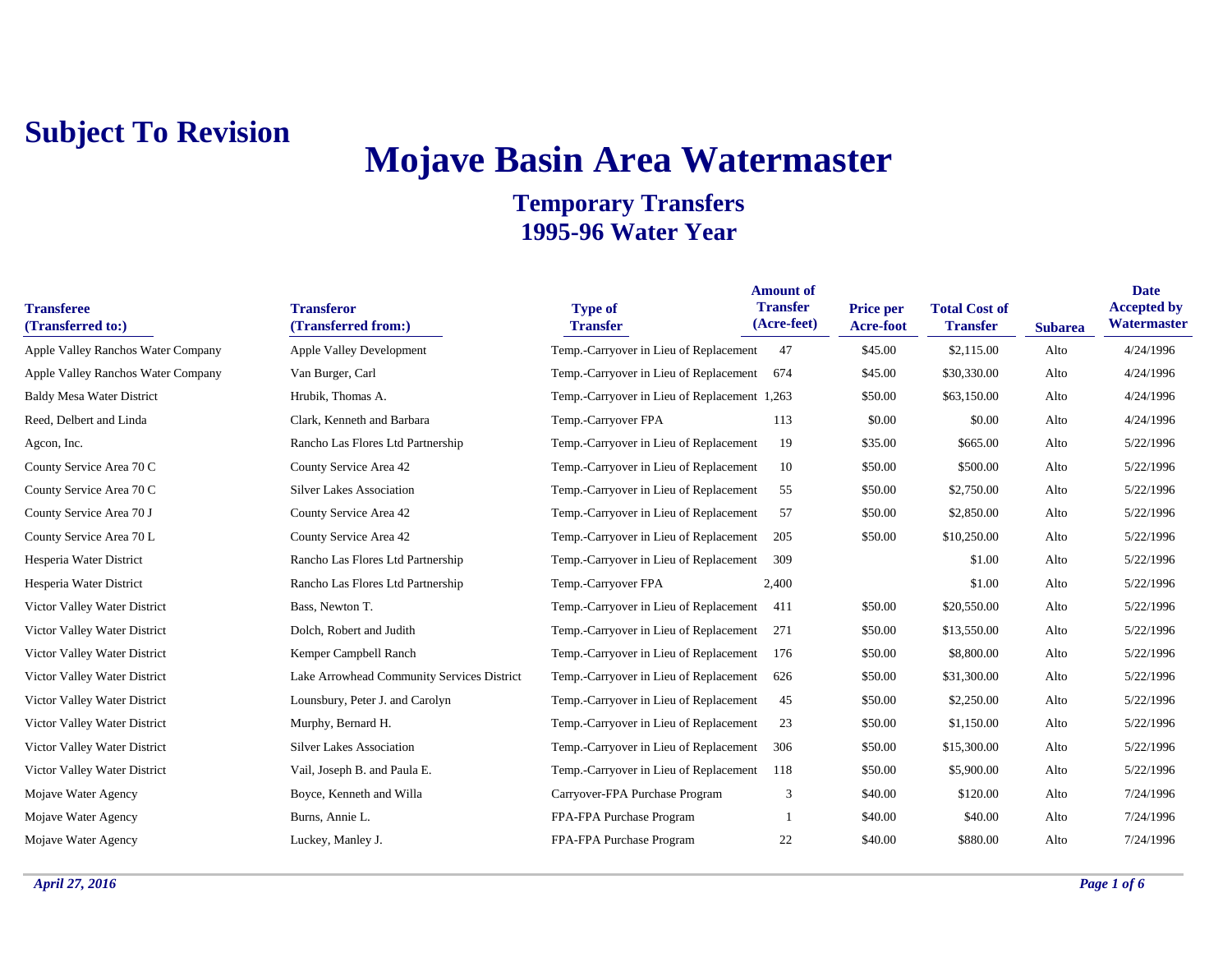# **Mojave Basin Area Watermaster**

| <b>Transferee</b><br>(Transferred to:) | <b>Transferor</b><br>(Transferred from:) | <b>Type of</b><br><b>Transfer</b> | <b>Amount of</b><br><b>Transfer</b><br>(Acre-feet) | <b>Price per</b><br><b>Acre-foot</b> | <b>Total Cost of</b><br><b>Transfer</b> | <b>Subarea</b> | <b>Date</b><br><b>Accepted by</b><br><b>Watermaster</b> |
|----------------------------------------|------------------------------------------|-----------------------------------|----------------------------------------------------|--------------------------------------|-----------------------------------------|----------------|---------------------------------------------------------|
| Mojave Water Agency                    | Polich, Lee                              | Carryover-FPA Purchase Program    | $\overline{4}$                                     | \$40.00                              | \$160.00                                | Alto           | 7/24/1996                                               |
| Mojave Water Agency                    | Rancho Las Flores Ltd Partnership        | FPA-FPA Purchase Program          | 149                                                | \$40.00                              | \$5,960.00                              | Alto           | 7/24/1996                                               |
| Mojave Water Agency                    | Reed, Delbert E. and Linda               | Carryover-FPA Purchase Program    | 8                                                  | \$40.00                              | \$320.00                                | Alto           | 7/24/1996                                               |
| Mojave Water Agency                    | Summit Valley Ranch                      | FPA-FPA Purchase Program          | 6                                                  | \$40.00                              | \$240.00                                | Alto           | 7/24/1996                                               |
| Mojave Water Agency                    | Thomas Farms                             | FPA-FPA Purchase Program          | 5                                                  | \$40.00                              | \$200.00                                | Alto           | 7/24/1996                                               |
| Mojave Water Agency                    | Thompson, Rodger                         | Carryover-FPA Purchase Program    | 3                                                  | \$40.00                              | \$120.00                                | Alto           | 7/24/1996                                               |
| Apple Valley Ranchos Water Company     | Apple Valley Development                 | Temp.-Carryover FPA               | 519                                                | \$27.00                              | \$14,013.00                             | Alto           | 8/28/1996                                               |
| Apple Valley Ranchos Water Company     | Burns, Annie L.                          | Temp.-Carryover FPA               | 156                                                | \$25.00                              | \$3,900.00                              | Alto           | 8/28/1996                                               |
| Apple Valley Ranchos Water Company     | <b>Clear View Farms</b>                  | Temp.-Carryover FPA               | 150                                                | \$27.00                              | \$4,050.00                              | Alto           | 8/28/1996                                               |
| Apple Valley Ranchos Water Company     | Dexter, Justin P.                        | Temp.-Carryover FPA               | 350                                                | \$25.00                              | \$8,750.00                              | Alto           | 8/28/1996                                               |
| Apple Valley Ranchos Water Company     | Fisher, Dolores, Dr.                     | Temp.-Carryover FPA               | 46                                                 | \$25.00                              | \$1,150.00                              | Alto           | 8/28/1996                                               |
| Apple Valley Ranchos Water Company     | Lawson, Ernest and Barbara               | Temp.-Carryover FPA               | 15                                                 | \$25.00                              | \$375.00                                | Alto           | 8/28/1996                                               |
| Apple Valley Ranchos Water Company     | Low, Robert                              | Temp.-Carryover FPA               | 380                                                | \$25.00                              | \$9,500.00                              | Alto           | 8/28/1996                                               |
| Apple Valley Ranchos Water Company     | Luckey, Manley J.                        | Temp.-Carryover FPA               | 700                                                | \$25.00                              | \$17,500.00                             | Alto           | 8/28/1996                                               |
| Apple Valley Ranchos Water Company     | Reed, Delbert E. and Linda               | Temp.-Carryover FPA               | 60                                                 | \$25.00                              | \$1,500.00                              | Alto           | 8/28/1996                                               |
| Apple Valley Ranchos Water Company     | Tatro, Richard K. and Sandra A.          | Temp.-Carryover FPA               | 244                                                | \$25.00                              | \$6,100.00                              | Alto           | 8/28/1996                                               |
| Apple Valley Ranchos Water Company     | Vogler, Albert H.                        | Temp.-Carryover FPA               | 98                                                 | \$25.00                              | \$2,450.00                              | Alto           | 8/28/1996                                               |
| Apple Valley Ranchos Water Company     | Weber, Dave                              | Temp.-Carryover FPA               | 76                                                 | \$25.00                              | \$1,900.00                              | Alto           | 8/28/1996                                               |
| <b>Baldy Mesa Water District</b>       | Hrubik, Thomas A.                        | Temp.-Carryover FPA               | 1,235                                              | \$25.00                              | \$30,875.00                             | Alto           | 8/28/1996                                               |
| Mariana Ranchos County Water District  | Brown, Bobby G. and Valeria R.           | Temp.-Carryover FPA               | 30                                                 | \$45.00                              | \$1,350.00                              | Alto           | 8/28/1996                                               |
| Mariana Ranchos County Water District  | Nunn, Donald and Pearl                   | Temp.-Carryover FPA               | 35                                                 | \$45.00                              | \$1,575.00                              | Alto           | 8/28/1996                                               |
| Mariana Ranchos County Water District  | Parker, David E.                         | Temp.-Carryover FPA               | 13                                                 | \$45.00                              | \$585.00                                | Alto           | 8/28/1996                                               |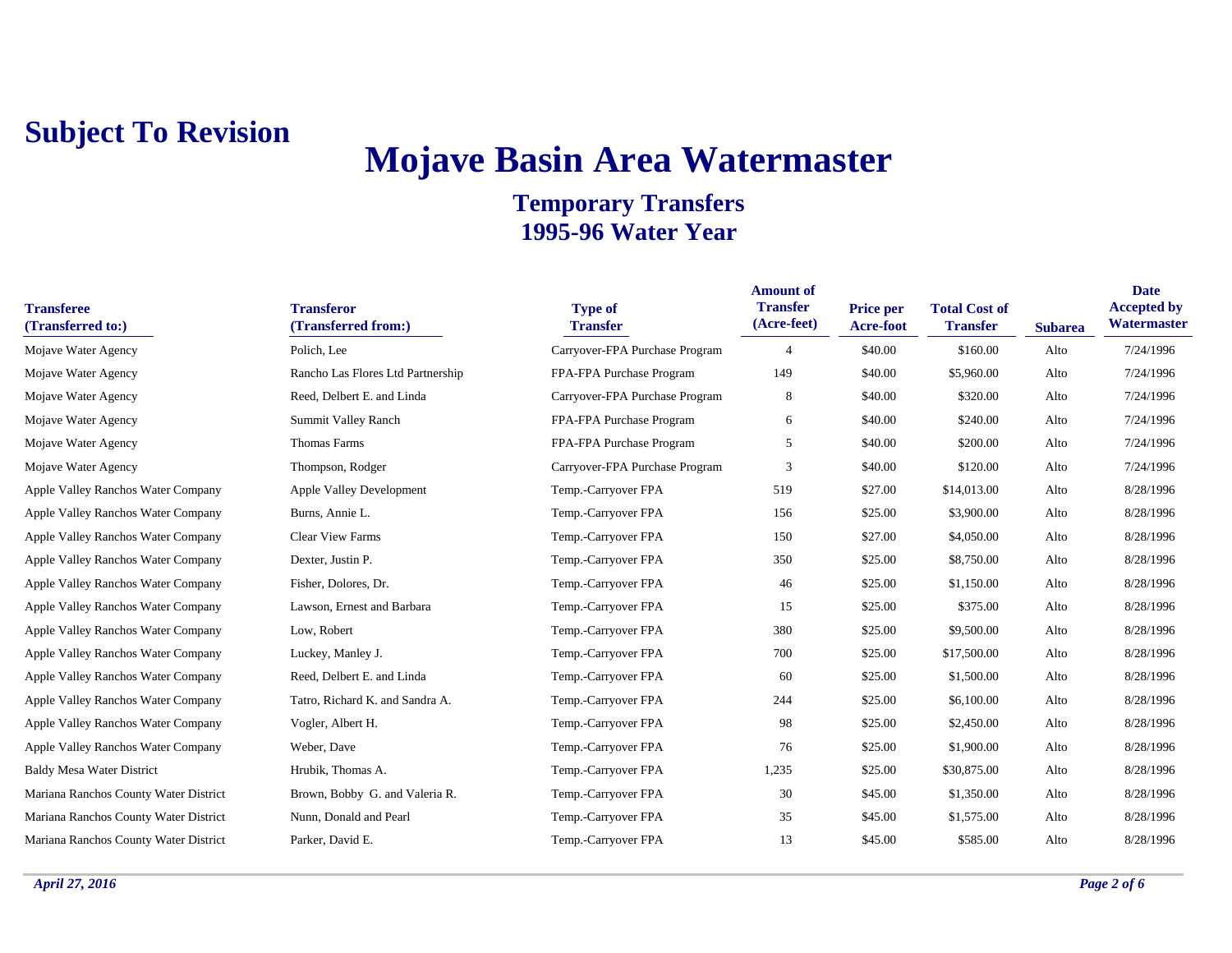# **Mojave Basin Area Watermaster**

| <b>Transferee</b><br>(Transferred to:) | <b>Transferor</b><br>(Transferred from:) | <b>Type of</b><br><b>Transfer</b> | <b>Amount of</b><br><b>Transfer</b><br>(Acre-feet) | <b>Price per</b><br>Acre-foot | <b>Total Cost of</b><br><b>Transfer</b> | <b>Subarea</b> | <b>Date</b><br><b>Accepted by</b><br>Watermaster |
|----------------------------------------|------------------------------------------|-----------------------------------|----------------------------------------------------|-------------------------------|-----------------------------------------|----------------|--------------------------------------------------|
| Mariana Ranchos County Water District  | Turner, Robert                           | Temp.-Carryover FPA               | 23                                                 | \$45.00                       | \$1,035.00                              | Alto           | 8/28/1996                                        |
| Thompson, James A.                     | Ormsby, Harry G.                         | Temp.-Carryover FPA               | 40                                                 | \$1.00                        | \$40.00                                 | Alto           | 8/28/1996                                        |
| Thompson, James A.                     | Van Leeuwen Family Trust                 | Temp.-Carryover FPA               | 40                                                 | \$1.00                        | \$40.00                                 | Alto           | 8/28/1996                                        |
| Thunderbird County Water District      | Luth, Ken                                | Temp.-Carryover FPA               | 20                                                 | \$45.00                       | \$900.00                                | Alto           | 8/28/1996                                        |
| Thunderbird County Water District      | Van Leeuwen Family Trust                 | Temp.-Carryover FPA               |                                                    | \$45.00                       | \$225.00                                | Alto           | 8/28/1996                                        |
| Apple Valley Ranchos Water Company     | Dexter, Justin P.                        | Temp.-Carryover FPA               | 140                                                | \$25.00                       | \$3,500.00                              | Alto           | 9/25/1996                                        |
| Apple Valley Ranchos Water Company     | Vogler, et al.                           | Temp.-Carryover FPA               | 154                                                | \$25.00                       | \$3,850.00                              | Alto           | 9/25/1996                                        |
|                                        |                                          | Alto Subtotal (51)                | 11,858                                             |                               | \$334,615.00                            |                |                                                  |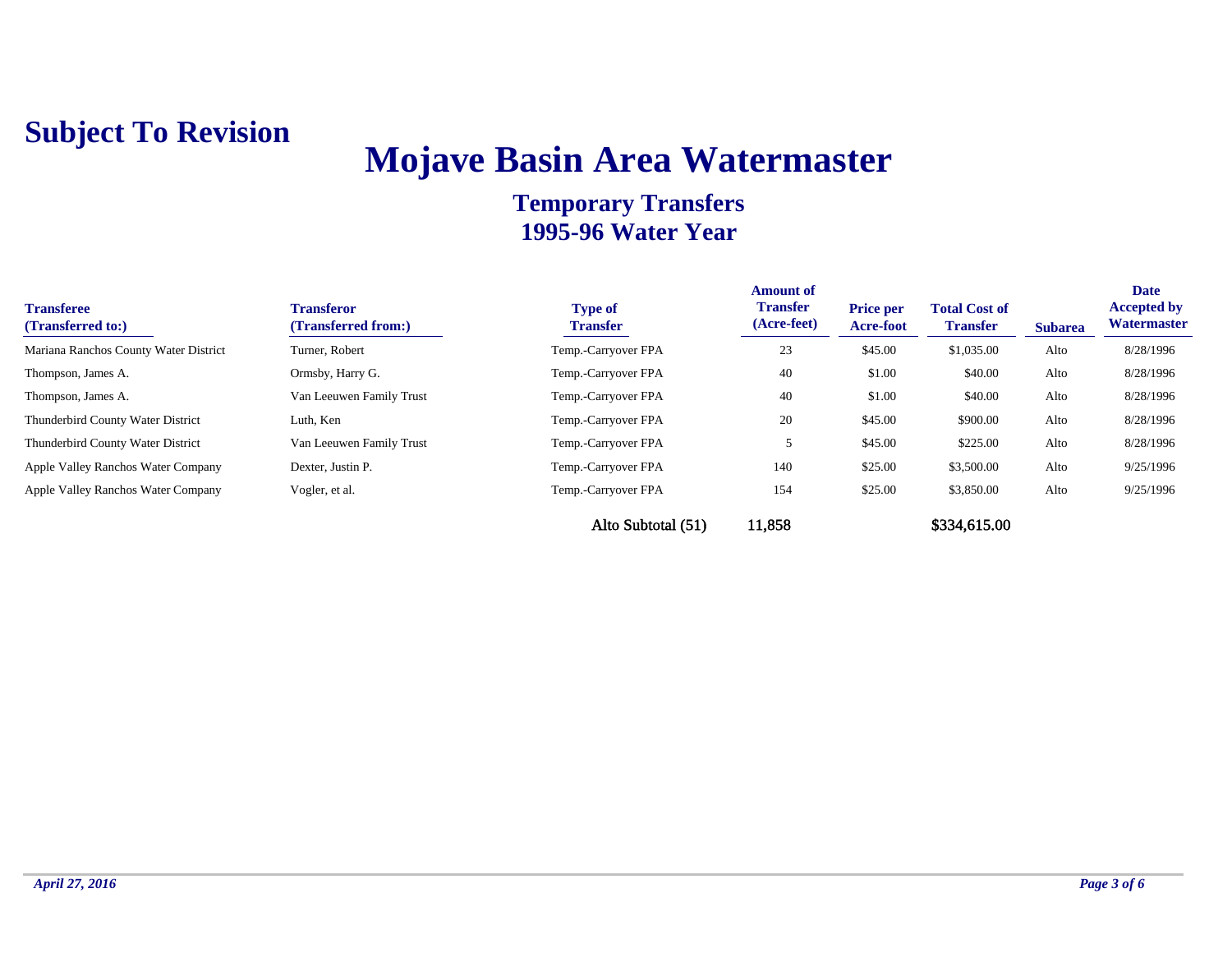# **Mojave Basin Area Watermaster**

| <b>Transferee</b><br>(Transferred to:)      | <b>Transferor</b><br>(Transferred from:) | <b>Type of</b><br><b>Transfer</b>      | <b>Amount of</b><br><b>Transfer</b><br>(Acre-feet) | Price per<br><b>Acre-foot</b> | <b>Total Cost of</b><br><b>Transfer</b> | <b>Subarea</b> | <b>Date</b><br><b>Accepted by</b><br>Watermaster |
|---------------------------------------------|------------------------------------------|----------------------------------------|----------------------------------------------------|-------------------------------|-----------------------------------------|----------------|--------------------------------------------------|
| <b>Antelope Valley Dairy</b>                | Taylor, Tom                              | Temp.-Carryover in Lieu of Replacement | 320                                                | \$20.00                       | \$6,400.00                              | Baja           | 5/22/1996                                        |
| Lee, Vin J. T.                              | Hilarides, Franklin G.                   | Temp.-Carryover in Lieu of Replacement | 31                                                 | \$0.00                        | \$0.00                                  | Baja           | 5/22/1996                                        |
| <b>Newberry Community Services District</b> | Parker, George R.                        | Temp.-Carryover in Lieu of Replacement |                                                    | \$0.00                        | \$0.00                                  | Baja           | 5/22/1996                                        |
| Nu View Development, inc.                   | Hilarides, Franklin G.                   | Temp.-Carryover in Lieu of Replacement | 291                                                | \$0.00                        | \$0.00                                  | Baja           | 5/22/1996                                        |
| Hutchison, William O.                       | De Jong, Alan L.                         | Temp.-Carryover FPA                    | 400                                                | \$0.00                        | \$0.00                                  | Baja           | 7/24/1996                                        |
| Mojave Water Agency                         | <b>Antelope Valley Dairy</b>             | FPA-FPA Purchase Program               | 346                                                | \$40.00                       | \$13,840.00                             | Baja           | 7/24/1996                                        |
| Mojave Water Agency                         | Arguelles, Alfredo A.                    | Carryover-FPA Purchase Program         | 18                                                 | \$40.00                       | \$720.00                                | Baja           | 7/24/1996                                        |
| Mojave Water Agency                         | Carter, John Thomas                      | Carryover-FPA Purchase Program         | 44                                                 | \$40.00                       | \$1,760.00                              | Baja           | 7/24/1996                                        |
| Mojave Water Agency                         | Cho Brothers Ranch                       | FPA-FPA Purchase Program               | 3                                                  | \$40.00                       | \$120.00                                | Baja           | 7/24/1996                                        |
| Mojave Water Agency                         | Daljo Corporation                        | Carryover-FPA Purchase Program         |                                                    | \$40.00                       | \$40.00                                 | Baja           | 7/24/1996                                        |
| Mojave Water Agency                         | De Jong, Alan L.                         | Carryover-FPA Purchase Program         | 56                                                 | \$40.00                       | \$2,240.00                              | Baja           | 7/24/1996                                        |
| Mojave Water Agency                         | Hosking, John W. and Jean                | Carryover-FPA Purchase Program         | 4                                                  | \$40.00                       | \$160.00                                | Baja           | 7/24/1996                                        |
| Mojave Water Agency                         | Johnson, James R. and Ellen              | Carryover-FPA Purchase Program         | 3                                                  | \$40.00                       | \$120.00                                | Baja           | 7/24/1996                                        |
| Mojave Water Agency                         | The 160 Newberry Ranch                   | FPA-FPA Purchase Program               | 57                                                 | \$40.00                       | \$2,280.00                              | Baja           | 7/24/1996                                        |
| Mojave Water Agency                         | Western Horizon Associates, Inc.         | FPA-FPA Purchase Program               | 25                                                 | \$40.00                       | \$1,000.00                              | Baja           | 7/24/1996                                        |
| <b>Antelope Valley Dairy</b>                | Taylor, Tom                              | Temp.-Carryover FPA                    | 158                                                | \$15.00                       | \$2,370.00                              | Baja           | 8/28/1996                                        |
| <b>Antelope Valley Dairy</b>                | Western Horizon Associates, Inc.         | Temp.-Carryover FPA                    | 1,087                                              | \$15.89                       | \$17,272.43                             | Baja           | 8/28/1996                                        |
| Chuang, Marshal                             | Johnson, James R. and Ellen              | Temp.-Carryover FPA                    | 12                                                 | \$30.00                       | \$360.00                                | Baja           | 8/28/1996                                        |
| St. Antony's Orthodox Monastery             | Hutchison, William O.                    | Temp.-Carryover FPA                    | 150                                                | \$25.00                       | \$3,750.00                              | Baja           | 8/28/1996                                        |
| St. Antony's Orthodox Monastery             | Hutchison, William O.                    | Temp.-Carryover FPA                    | 75                                                 | \$25.00                       | \$1,875.00                              | Baja           | 8/28/1996                                        |
| Triple H Partnership                        | Arguelles, Alfredo A.                    | Temp.-Carryover FPA                    | 550                                                | \$30.00                       | \$16,500.00                             | Baja           | 8/28/1996                                        |
| Cheyenne Lake, Inc.                         | <b>Desert Lakes Corporation</b>          | Temp.-Carryover FPA                    | 20                                                 | \$30.00                       | \$600.00                                | Baja           | 9/25/1996                                        |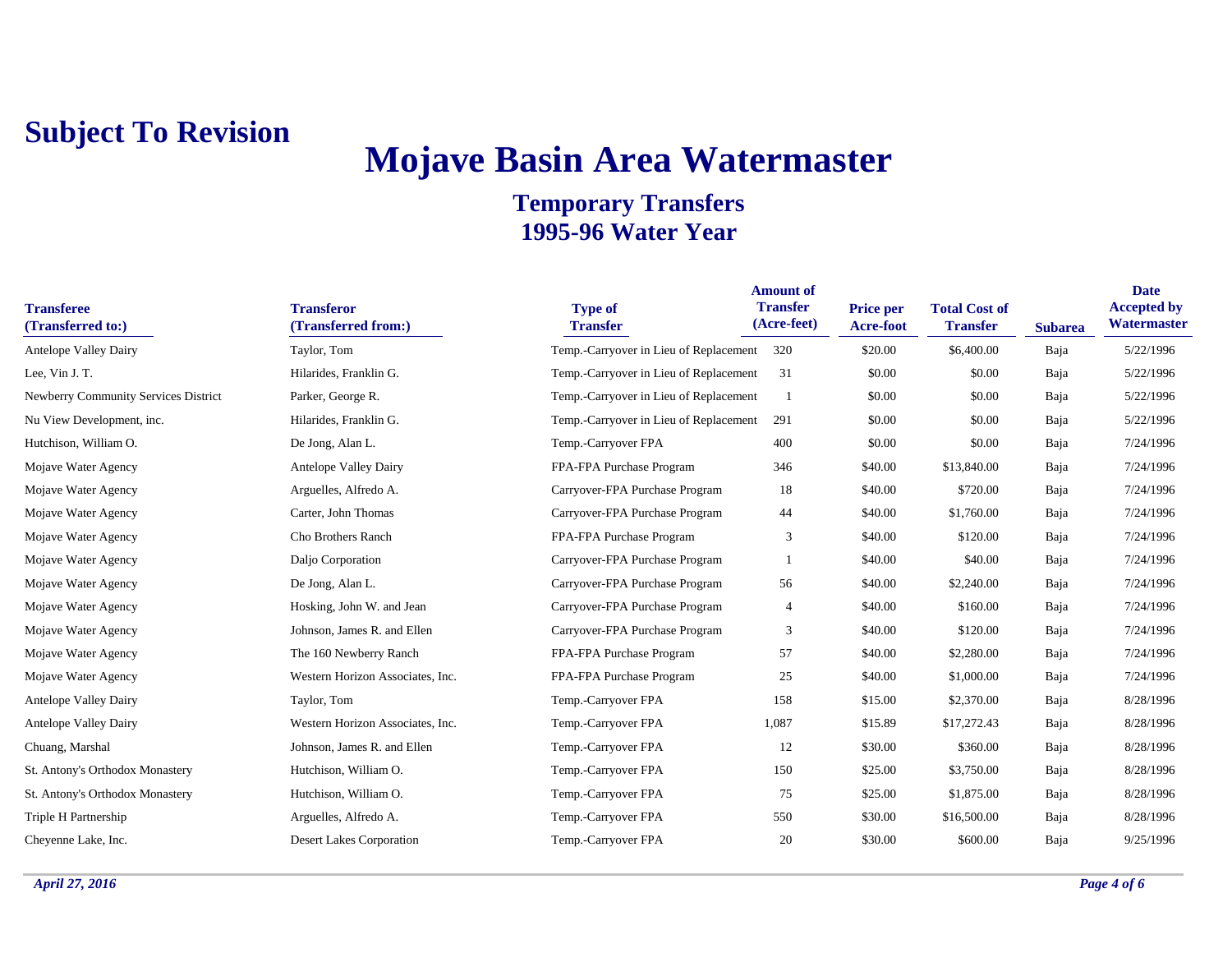# **Mojave Basin Area Watermaster**

| <b>Transferee</b><br>(Transferred to:) | <b>Transferor</b><br>(Transferred from:) | <b>Type of</b><br><b>Transfer</b>      | <b>Amount of</b><br><b>Transfer</b><br>(Acre-feet) | Price per<br>Acre-foot | <b>Total Cost of</b><br><b>Transfer</b> | <b>Subarea</b> | <b>Date</b><br><b>Accepted by</b><br>Watermaster |
|----------------------------------------|------------------------------------------|----------------------------------------|----------------------------------------------------|------------------------|-----------------------------------------|----------------|--------------------------------------------------|
| Fundamental Christian Endeavors, Inc.  | Chastain, W. C.                          | Temp.-Carryover FPA                    | 87                                                 | \$0.00                 | \$0.00                                  | Baja           | 9/25/1996                                        |
| Harter, Joe and Sue                    | Morris, Julia                            | Temp.-Carryover FPA                    | 289                                                | \$5.00                 | \$1,445.00                              | Baja           | 9/25/1996                                        |
| Horton, John M.D.                      | Hutchison, William O.                    | Temp.-Carryover FPA                    | 30                                                 | \$10.00                | \$300.00                                | Baja           | 9/25/1996                                        |
| Horton's Children's Trust              | Hutchison, William O.                    | Temp.-Carryover FPA                    | 95                                                 | \$10.00                | \$950.00                                | Baja           | 9/25/1996                                        |
| Lake Jodie Property Owners Association | Angerer, Robert J.                       | Temp.-Carryover FPA                    | 23                                                 | \$37.24                | \$856.52                                | Baja           | 9/25/1996                                        |
| Lake Jodie Property Owners Association | <b>Desert Lakes Corporation</b>          | Temp.-Carryover FPA                    | 300                                                | \$30.00                | \$9,000.00                              | Baja           | 9/25/1996                                        |
| Levine, Leslie, Dr.                    | Harter, Joe and Sue                      | Temp.-Carryover FPA                    | 300                                                | \$5.00                 | \$1,500.00                              | Baja           | 9/25/1996                                        |
| Sundown Lakes, Inc.                    | Johnson, James R. and Ellen              | Temp.-Carryover FPA                    | 40                                                 | \$15.00                | \$600.00                                | Baja           | 9/25/1996                                        |
| Wet Set, Inc.                          | Desert Lakes Corporation                 | Temp.-Carryover FPA                    | 20                                                 | \$30.00                | \$600.00                                | Baja           | 9/25/1996                                        |
| Wet Set, Inc.                          | Smith, William E.                        | Temp.-Carryover FPA                    | 10                                                 | \$30.00                | \$300.00                                | Baja           | 9/25/1996                                        |
| WLSR, Inc.                             | Johnson, James R. and Ellen              | Temp.-Carryover FPA                    | 36                                                 | \$15.00                | \$540.00                                | Baja           | 9/25/1996                                        |
|                                        |                                          | Baja Subtotal (33)                     | 4,882                                              |                        | \$87,498.95                             |                |                                                  |
| Mead, G. C.                            | Gains, Jack and Mary                     | Temp.-Carryover in Lieu of Replacement | 20                                                 | \$0.00                 | \$0.00                                  | Centro         | 5/22/1996                                        |
| Ykema Trust                            | Soppeland, Wayne                         | Temp.-Carryover in Lieu of Replacement | 90                                                 | \$1.00                 | \$90.00                                 | Centro         | 5/22/1996                                        |
| Ykema Trust                            | Ykema Harmsen Dairy                      | Temp.-Carryover in Lieu of Replacement | 40                                                 | \$0.00                 | \$0.00                                  | Centro         | 5/22/1996                                        |
| Sun "N" Sky Country Club               | Ruisch, Dale W.                          | Temp.-Carryover FPA                    | 50                                                 | \$0.00                 | \$0.00                                  | Centro         | 6/19/1996                                        |
| Mojave Water Agency                    | Hills Ranch Inc. (Melvin Hill)           | Carryover-FPA Purchase Program         | 16                                                 | \$40.00                | \$640.00                                | Centro         | 7/24/1996                                        |
| Mojave Water Agency                    | Soppeland, Wayne                         | Carryover-FPA Purchase Program         | 32                                                 | \$40.00                | \$1,280.00                              | Centro         | 7/24/1996                                        |
|                                        |                                          | Centro Subtotal (6)                    | 248                                                |                        | \$2,010.00                              |                |                                                  |